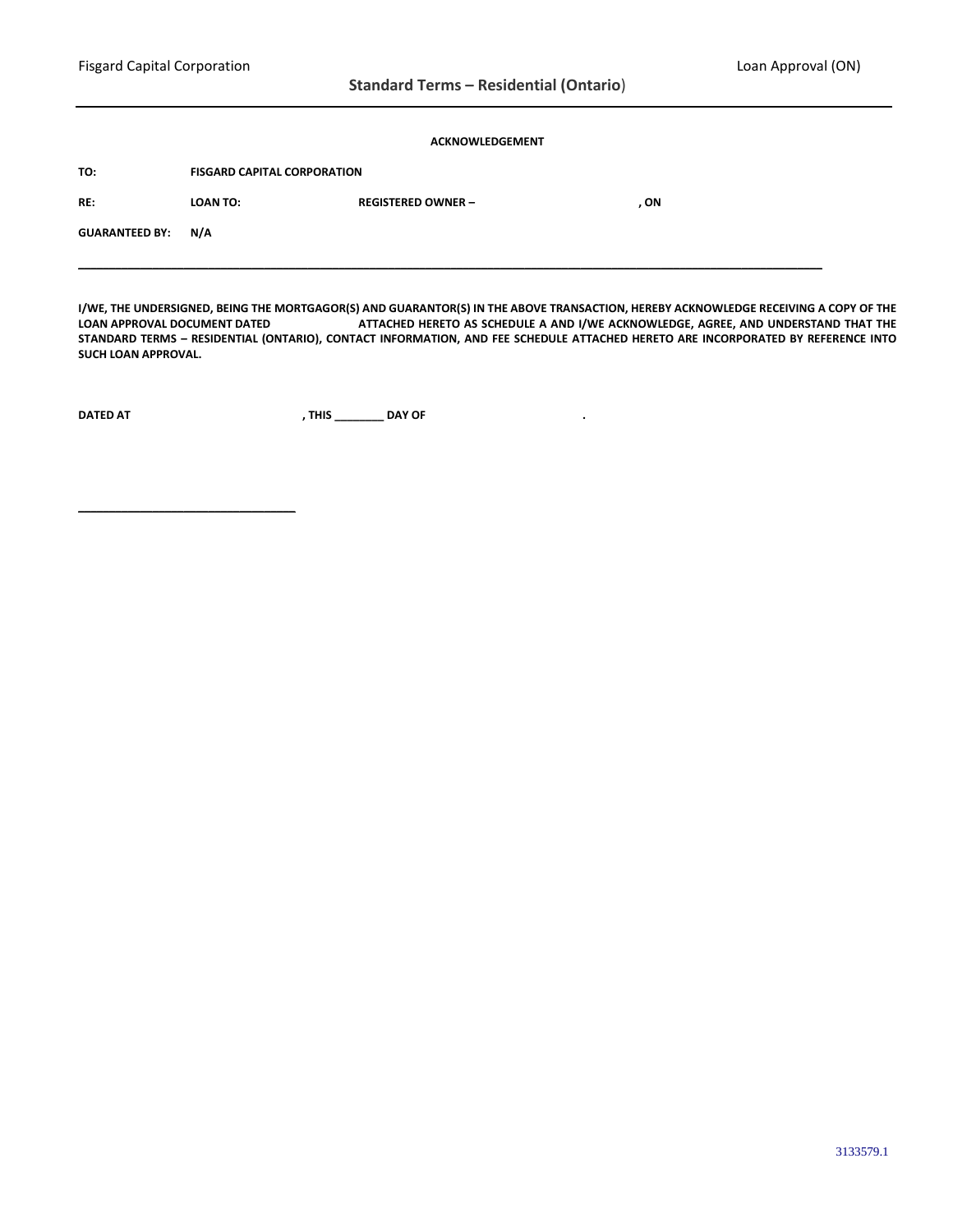**DEFINITIONS:** Each of the capitalized terms used shall have the meanings set out in the Loan Approval, the Fee Schedule and these Standard Terms:

- (a) "**Account**" means a deposit account held in the name of the Borrower at a bank, credit union, trust company or treasury branch in Ontario.
- (b) "**Fisgard**" means Fisgard Capital Corporation or its manager, Fisgard Asset Management Corporation or any other affiliated entity, as the context so requires.
- (c) "**IAD Date**" means the interest adjustment date.
- (d) "**IAD Payment**" means interest calculated against the Loan between the Funding Date and the IAD Date.
- (e) "**Lands**" means all real property described in the Loan Approval;
- (f) "**Legal Fees**" means all legal fees and disbursements incurred in the preparation, execution, registration, perfection, and enforcement of the Security.
- (g) "**Loan**" means the funds advanced to the Borrower in accordance with the Commitment Letter.
- (h) "**Commitment Letter**" means the Loan Approval containing the terms and conditions of the Loan, together with the Standard Terms – Residential (Ontario) and the Fee Schedule, as each of the same may be amended, renewed, or extended from time to time in writing.
- (i) "**Term**" means the number of years or months from the Funding Date to the Maturity Date, as the same may be amended, renewed or extended from time to time.

**COMMITMENT LETTER:** The parties agree that the terms and conditions of the Commitment Letter shall survive the advance of the Loan and continue to be in full force and effect after the Funding Date. In the event there is a conflict between the terms of the Commitment Letter and the Security, then the Lender, at its discretion, shall determine which document shall prevail.

**CREDIT REPORTS:** The Borrower(s) and Guarantor(s) agree to allow Fisgard to obtain a credit report from Equifax Canada prior to the Funding Date and at any time during the Term.

**MORE THAN ONE BORROWER:** If there is more than one Borrower, the Loan shall be a joint and several obligation, notwithstanding that the Account may be in the name of only one Borrower, and Fisgard may (in its sole and unfettered discretion) accept instructions from any one Borrower, acting alone.

**FUNDING:** In the event that the full principal sum shall for any reason not be advanced before the Funding Date, then Fisgard may unilaterally amend the Funding Date, the IAD Date, the First Payment Date, and the Maturity Date, each by up to 30 days. If the Loan is not processed within 30 days of the Funding Date, then Fisgard may, in its sole and unfettered discretion, terminate the Commitment Letter.

**DIRECTION:** The Lender Fee, the Application Fee, Legal Fees, and all amounts payable on the IAD Date shall be deducted from the Loan on the Funding Date.

**INTEREST:** Interest shall begin to accrue from the Funding Date, and shall be charged on the unpaid portion of the Loan at the Interest Rate, calculated daily and compounded periodically, not in advance. Interest is payable monthly until the date on which the Loan is repaid in full. Any portion of the Loan or interest on the Loan which is not paid when due (whether at stated maturity, by acceleration or otherwise) will (a) bear interest (both before and after default and judgment) from the date on which such amount is due until such amount is paid in full at the Interest Rate and will (b) be payable on demand. The Borrower agrees that the interest rate contained in any mortgage security may be greater than the Interest Rate, and the Borrower consents to the registration of such increased interest rate in order to accommodate renewal

or extension of the Loan without requiring registration of a new mortgage. All computation of interest will be made on the basis of a 365-day year and the actual number of days (including the first day but excluding the last day) occurring in the period for which such interest is payable.

**REPAYMENT:** Unless an "interest only" payment option is specifically authorized herein, the Borrower will repay the Loan together with interest accrued thereon in consecutive monthly blended installments of principal and interest in the Payment Amount on the payment date set out herein commencing on the First Payment Date and continuing on the same day of each successive month with final payment on the Maturity Date. The balance of the Loan, if any, together with all other amounts owing by the Borrower to Fisgard, if any, will be due and payable on the Maturity Date, unless the Loan is renewed by Fisgard in writing. All payments will be made at Fisgard's head office at 3378 Douglas Street, Victoria, BC V8Z 3L3 or at any other place in Canada as Fisgard may direct in writing to the Borrower's address as stated on the Loan Approval. Payments received after 1:30 p.m. MST will be deemed to be received on the next business day.

**DIRECT DEBIT:** Borrower agrees to maintain the Account at all times throughout the Term, and to provide Fisgard with sufficient particulars and authority to debit all amounts due hereunder from the Account.

**ADDITIONAL FEES:** The Borrower will promptly pay to Fisgard all applicable fees set out in the Fee Schedule, failing which, they will be added to the Loan and will be subject to the interest provisions set out in the Commitment Letter.

**APPLICATION OF PAYMENTS:** Payments will be applied first to amounts due pursuant to the Fee Schedule, second to any other amounts payable pursuant to the Commitment Letter, then to interest, and finally to principal.

**PREPAYMENT:** Unless otherwise noted herein, the Borrower, when not in default hereunder, shall be entitled to repay the Loan in whole or in part upon receipt of a lump sum payment equal to three (3) months interest on the outstanding balance of the Loan on the date of payout, but no such repayment which is less than the full balance of principal, interest and other fees and charges owing shall be considered prepayment of the next or any other scheduled installment.

**SECURITY: The Security secures all renewals, extensions and increases of the Loan. The Security is collateral security for repayment of the Loan. In the event that the Loan is not repaid in full on the Maturity Date, Borrower acknowledges personal liability for any deficiency to the fullest extent permitted by Ontario law.**

**LEGAL:** All documents shall be prepared by the Lender's solicitor and paid for by the Borrower.

**OTHER FINANCING:** Other secured financing, whether subsequent or junior to the Loan or otherwise is not permitted without Fisgard's prior written consent, which consent may be arbitrarily withheld.

**TAXES/CONDOMINIUM FEES:** The Borrower shall pay all outstanding property taxes and condominium fees with respect to the Lands on the Funding Date throughout the Term.

**INSURANCE:** Borrower shall keep all improvements to the property and all personal property insured for physical damages and losses on an "All-Risks" basis, including equipment breakdown (or boiler & machinery) where applicable, for their full replacement value and cause all such insurance policies to name Fisgard as loss payee as its interests may appear. The policies shall also name Fisgard as mortgagee and include a standard mortgage clause in respect of lands over which Fisgard holds a mortgage. If the Lands are not improved (land-only) the Borrower must obtain \$2,000,000 in liability coverage.

coverage for the condominium corporation's property with minimum  $$2579.1$ For Lands that are condominiums (other than vacant land), the Borrower will ensure that Fisgard is provided with proof of adequate condominium corporation insurance coverage showing full replacement value and all risks million liability coverage.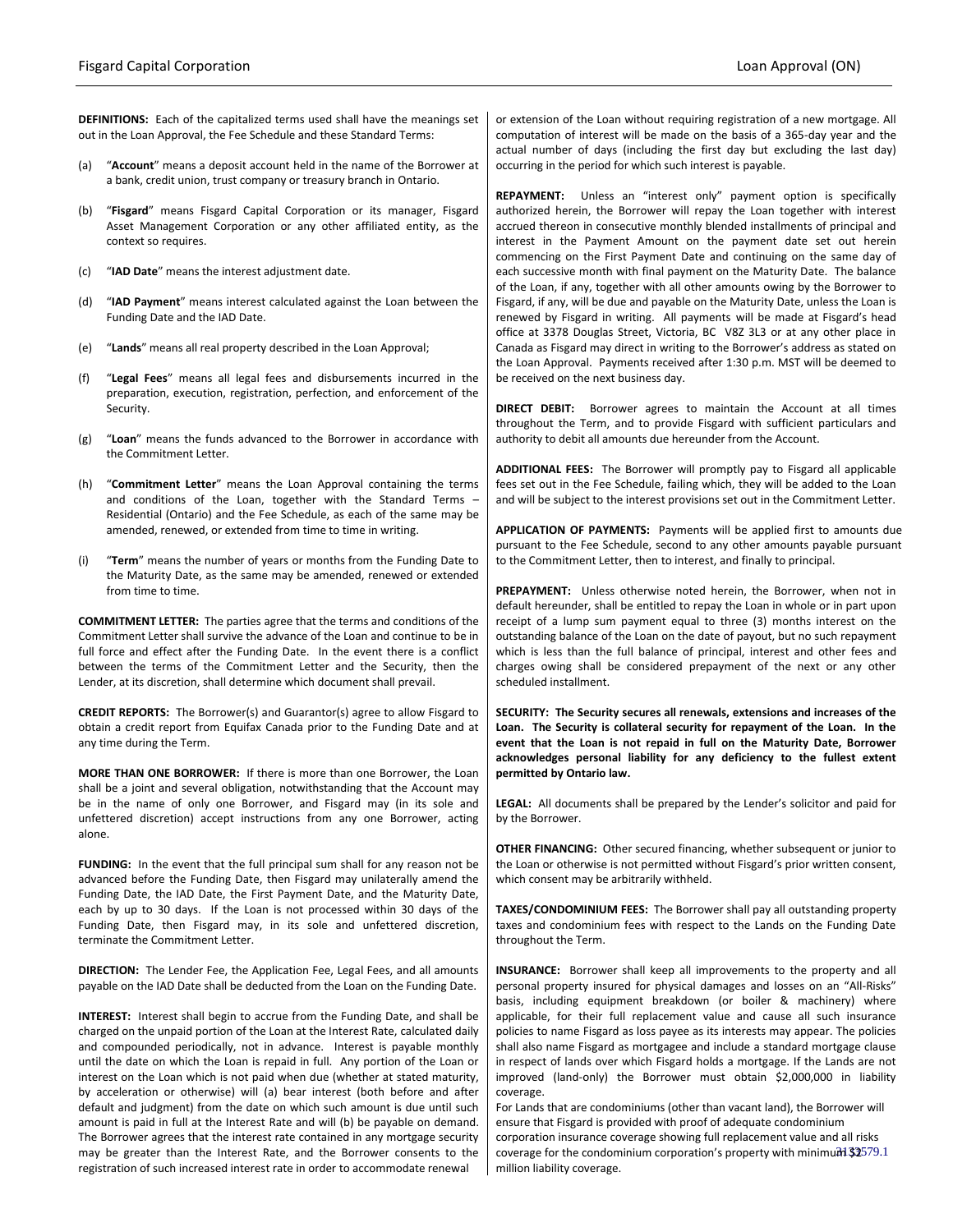In addition, the Borrower will obtain and maintain owner insurance with coverage for all risks (including earthquake) and liability. If any replacements or alterations have been made to the original fixtures forming part of the improvements on the Lands, such insurance must provide coverage for loss or damage to the replacement or altered fixtures where such coverage is not covered by the condominium corporation's policy. Fisgard, at its sole discretion, may require a Borrower to obtain coverage to address deficiencies in the coverage placed by the condominium corporation including satisfactory coverage for

deductibles applicable to the condominium corporation's insurance coverage but at no time does Fisgard accept any responsibility to the Borrower or any third party in connection with the insurance on the Lands or in relation to any improvements on the Lands.

The Borrower must ensure that at all times during the term of the Loan that the policies maintain a loss payable in favour of Fisgard and contain the Insurance Bureau of Canada Standard Mortgage Clause.

For Lands that are vacant land condominium, Fisgard may require the Borrower to provide, in addition to insurance on any improvements on the Lands in accordance with the terms of this Commitment, adequate liability insurance on the common property and coverage for any and all improvements situate on the common property.

**LIFE INSURANCE: Fisgard Capital Corporation does not offer life insurance with respect to the Loan or the Collateral Mortgage. The Borrower is advised to obtain life insurance independently.**

**ASSUMPTION/PORTABILITY:** The Loan and the Security is not assumable or portable.

**CONDOMINIUM OR STRATA TITLE**: If the Lands are part of a condominium or strata title, additional documentation relating to the Condominium Corporation or the Lands may be required, and any such required information must be reviewed and approved by Fisgard as a Pre-Funding Condition. The Borrower will provide an irrevocable authorization in favour of Fisgard to exercise all rights and to vote at any meeting of the condominium or strata corporation.

**REPRESENTATIONS:** Borrower and Guarantor warrant that all representations made and all information submitted directly to Fisgard or via a broker in connection with the loan application is true and accurate.

**SOURCE OF THE LOAN:** The Borrower and Guarantor acknowledge that all or part of the funding of this Loan may be provided by Fisgard Capital Corporation, funds managed or administered by the Fisgard Asset Management Corporation or by its principals or employees.

**EVENTS OF DEFAULT:** An "Event of Default" within the meaning of the Commitment Letter will have occurred and be continuing if:

- (a) The Borrower fails to make timely payment of an installment of principal, interest or any other amount due and payable hereunder;
- (b) The Borrower breaches any term, condition or covenant contained in the Commitment Letter or the Security;
- (c) There is any material adverse change or misrepresentation of fact in the personal or financial information of the Borrower or Guarantor;
- (d) The Borrower makes a general assignment, proposal or compromise for the benefit of creditors; or any proceeding, filing or action is commenced by or against him, her or it to adjudicate the Borrower bankrupt or insolvent; or an order be given by any court or tribunal appointing a receiver, trustee, liquidator or sequestrator to the Borrower or his, her or its property.

**RIGHTS ON DEFAULT:** On the happening of an Event of Default, Fisgard may, at its option:

- (a) Require the unpaid balance of the Loan together with all interest accrued thereon and any other amounts then due and owing under the Commitment Letter to become immediately due and payable without notice or demand of any kind, such notice and demand being hereby expressly waived by the Borrower; and
- (b) Enforce the Security in any order that it chooses.

The Borrower agrees to pay all costs, including legal fees and disbursements on a solicitor and own client full indemnity basis incurred by Fisgard in protecting the Lands or enforcing the Commitment Letter or the Security. The rights in this section are in addition, without prejudice and supplemental, to any other rights which Fisgard may have at law or in equity.

**FURTHER ASSURANCES**: The Borrower and Guarantor will execute and deliver all such further documents, provide such further personal or financial information, and perform all such acts as may be reasonably necessary to give full effect to the intent and meaning of the Commitment Letter.

#### **MISCELLANEOUS:**

- (a) The Commitment Letter shall be governed and construed in accordance with the laws of the Province of Ontario and the parties agree to submit to the exclusive jurisdiction of the Courts of Ontario.
- (b) The Commitment Letter will enure to the benefit of and be binding upon the parties hereto and their respective successors and permitted assigns.
- (c) Time is of the essence in the performance of each obligation under the Commitment Letter.
- (d) If any provision or part of a provision of the Commitment Letter is determined to be unenforceable, the same is to be severed, and such determination will not affect or impair the validity of any other part of the Commitment Letter.
- (e) Any waiver by Fisgard of any default by the Borrower will not extend to or be taken in any manner whatsoever to affect any subsequent default by the Borrower or the rights resulting from it. Fisgard may waive any Pre-Funding Condition but waiver will not prejudice any subsequent enforcement of the condition.
- (f) The Borrower may not assign the Commitment Letter or the Security, any interest in or benefits under it. Fisgard may sell or assign all or part of the Loan or the Security to another party at any time without notice to the Borrower or Guarantor.
- (g) As used in the Commitment Letter, each gender will include all genders, and the singular will include the plural and the plural will include the singular as the context will require.
- (h) All amounts referenced herein are in lawful money of Canada.
- (i) The Commitment Letter may be signed and delivered by fax or by electronic mail in Portable Document Format (PDF) and in counterparts with the same effect as if all parties had executed the same document.
- (j) Any notice permitted or required hereunder shall be sent by regular mail to the Borrower's last known address, and shall be effectively given three business days after posting.

The Commitment Letter is the entire agreement between the parties and supersedes any prior agreement made between them. The Commitment Letter may only be amended in writing.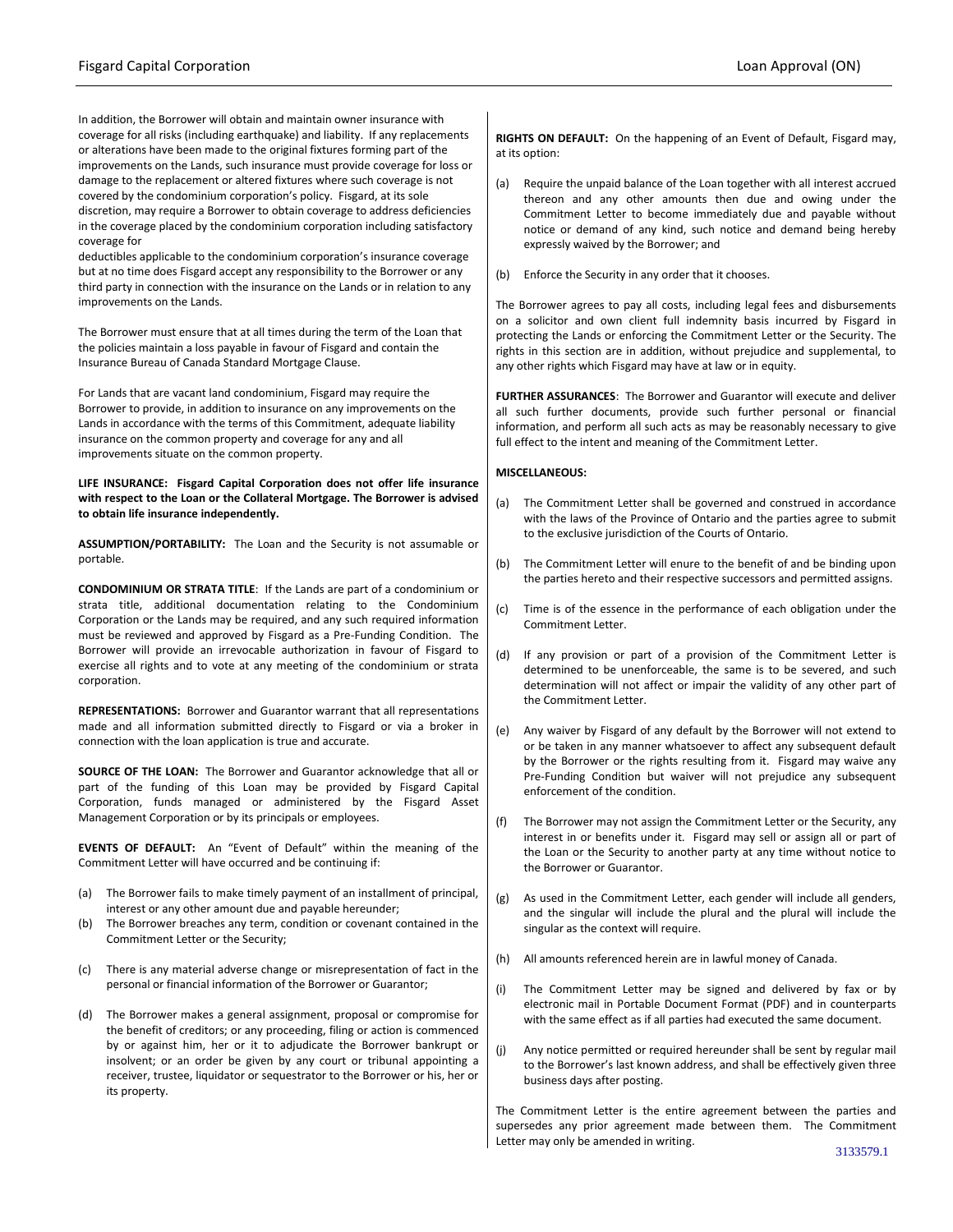*PARTIAL DISCHARGES:* The Lender may agree to discharge its security upon an individual property charged by the Lender's Security upon receipt of either:

- 1. 100% of the net sales proceeds (defined as sale price, less reasonable real estate commissions plus HST/GST, legal costs associated directly with the sales conveyance, property tax adjustments and any other reasonable adjustments (water, strata fees, etc.) for the sale of similar property), and;
- 2. The Lender receives (notwithstanding the above) not less than 90% of the appraised value of the property. The appraised value will be based on the appraisal received by the Lender for the purposes of approving the Loan Application;
- 3. Pre-payment charges, if any, will apply to any partial payment on the loan due to sale of a property within the Security, transfer of property within the security resulting in a partial payment or any refinance of a property within the Security resulting in a pre-payment on the Loan (only applies if loan is closed).

**The Lender will be under no obligation to discharge its security if the request to discharge does not meet the above conditions.**

> \_\_\_\_\_\_\_\_\_\_\_\_\_\_\_ \_\_\_\_\_\_\_\_\_\_\_\_\_\_ Borrower Initials Borrower Initials

*RENEWAL: There is no automatic right to renew this Loan. Prior to the Maturity Date, Fisgard may send a Renewal Offer. If the balance of the Loan, interest and all other amounts due are not paid in full on the Maturity Date, and if Fisgard has sent a Renewal Offer, then the Loan shall be renewed based on the terms contained in the Renewal Offer, and the terms of this Loan Approval, as amended by the Renewal Offer, shall continue in full force and effect and will be binding upon the Borrower and the Guarantor without further notice to any of them. Upon renewal, the Interest Rate may increase.*

> \_\_\_\_\_\_\_\_\_\_\_\_\_\_\_ \_\_\_\_\_\_\_\_\_\_\_\_\_\_ Borrower Initials Borrower Initials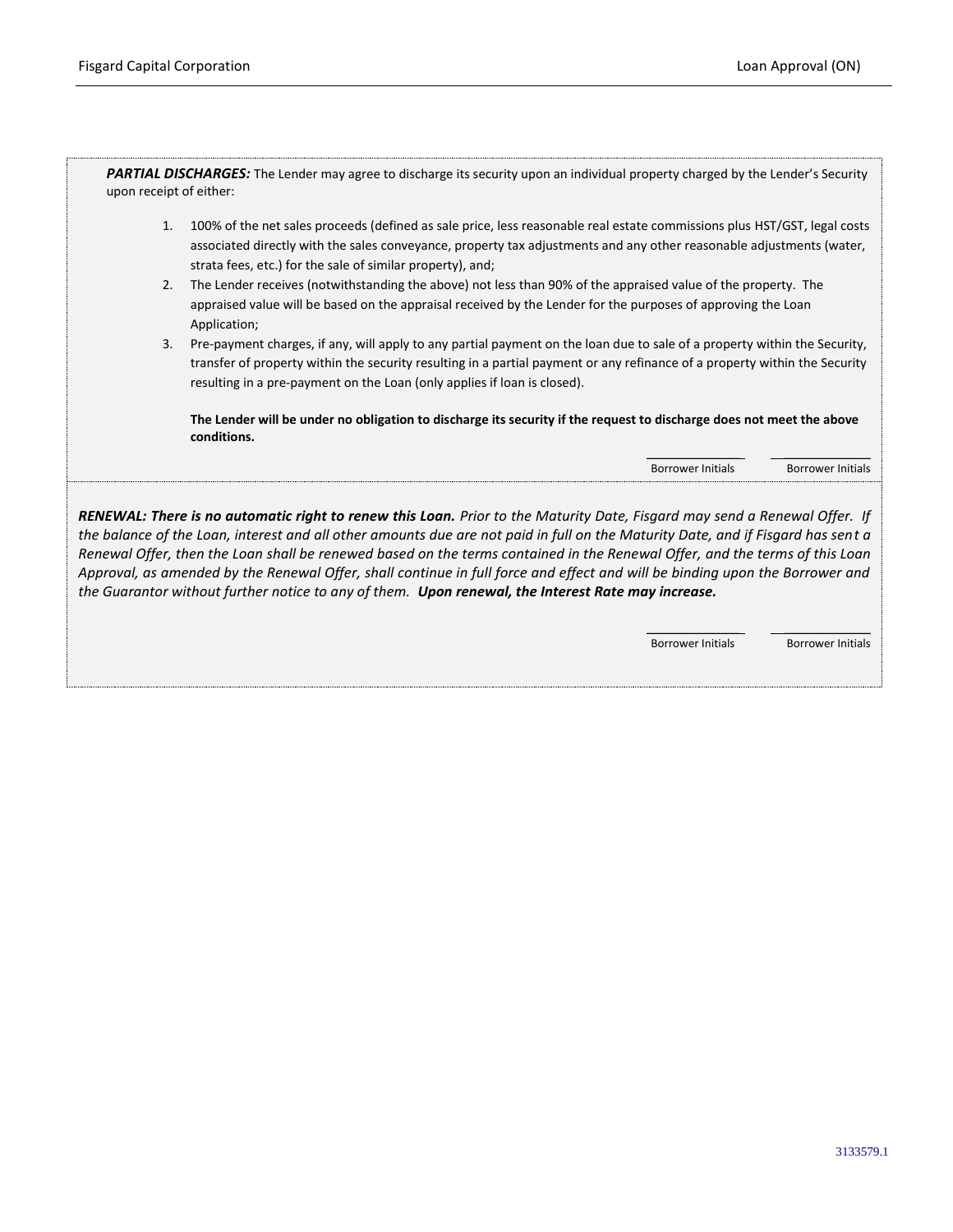# **File – FCC**

## **Loan Amount - \$ IDENTIFICATION VERIFICATION**

| Full Name:                                                                                                                                             |                                                                                                                                                                                                                                |      |                               |                      |             |  |  |
|--------------------------------------------------------------------------------------------------------------------------------------------------------|--------------------------------------------------------------------------------------------------------------------------------------------------------------------------------------------------------------------------------|------|-------------------------------|----------------------|-------------|--|--|
| Date of Birth:                                                                                                                                         |                                                                                                                                                                                                                                |      |                               |                      |             |  |  |
| Occupation:                                                                                                                                            |                                                                                                                                                                                                                                |      |                               |                      |             |  |  |
| <b>Current Address:</b>                                                                                                                                | Street                                                                                                                                                                                                                         | City |                               | Province             | Postal Code |  |  |
| <b>Mailing Address:</b>                                                                                                                                |                                                                                                                                                                                                                                |      |                               |                      |             |  |  |
| (If different from above): Street                                                                                                                      |                                                                                                                                                                                                                                | City |                               | Province Postal Code |             |  |  |
| Telephone / EMail                                                                                                                                      |                                                                                                                                                                                                                                |      |                               |                      |             |  |  |
|                                                                                                                                                        | Facsimile <b>Electronic Mail</b>                                                                                                                                                                                               |      |                               |                      |             |  |  |
| Identification #1: $\boxtimes$ Driver's Licence                                                                                                        |                                                                                                                                                                                                                                |      |                               |                      |             |  |  |
|                                                                                                                                                        | If the above named individual does not have a driver's licence then:<br><b>Ontario ID</b>                                                                                                                                      |      | Passport     Citizenship Card |                      |             |  |  |
|                                                                                                                                                        | Government Issued Photo ID (please describe) ___________________________________                                                                                                                                               |      |                               |                      |             |  |  |
|                                                                                                                                                        |                                                                                                                                                                                                                                |      |                               |                      |             |  |  |
|                                                                                                                                                        | Place of Issue: The contract of the contract of the contract of the contract of the contract of the contract of the contract of the contract of the contract of the contract of the contract of the contract of the contract o |      |                               |                      |             |  |  |
| Identification #2: $\Box$ Passport<br><b>Citizenship Card</b>                                                                                          |                                                                                                                                                                                                                                |      |                               |                      |             |  |  |
| Foreign Passport<br><b>Birth Certificate</b><br><b>Credit Card</b><br>Government Issued Photo ID (please describe) ___________________________________ |                                                                                                                                                                                                                                |      |                               |                      |             |  |  |
|                                                                                                                                                        | Number: <u>Number:</u> Expiry: <u>Number:</u> Expiry:                                                                                                                                                                          |      |                               |                      |             |  |  |
|                                                                                                                                                        |                                                                                                                                                                                                                                |      |                               |                      |             |  |  |
|                                                                                                                                                        |                                                                                                                                                                                                                                |      |                               |                      |             |  |  |

I am a **Barrister and Solicitor** and/or **Notary Public** in the Province of . I have, firstly, met with and personally ascertained the identity of the individual named above and, secondly, reviewed the original identification documents described above (**true copies of which are annexed hereto**.)

Print Name: